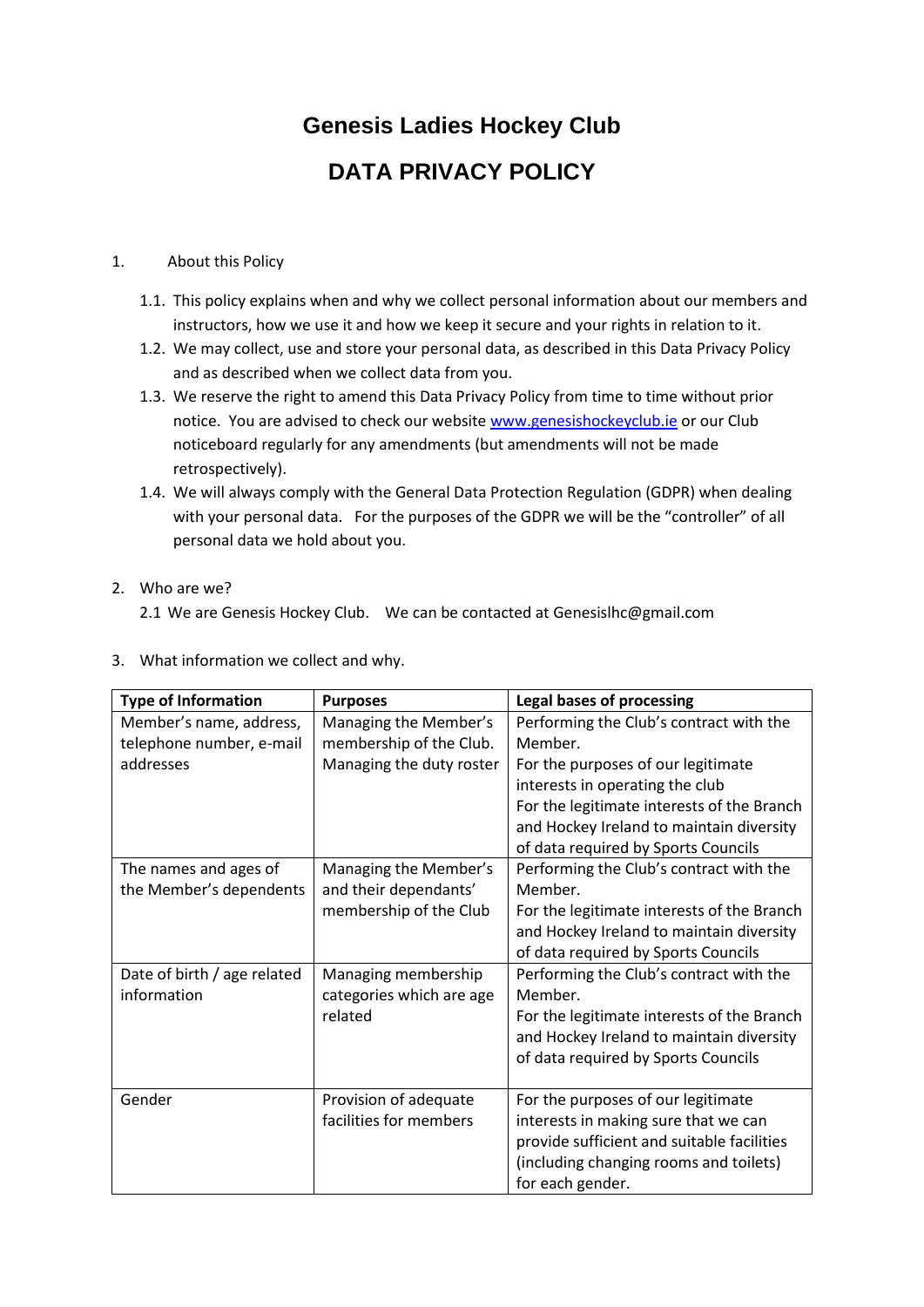|                                                                                                                | Reporting information to<br><b>Branch and Hockey</b><br>Ireland                                                      | For the legitimate interests of the Branch<br>and Hockey Ireland to maintain diversity<br>of data required by Sports Councils                                                                                                                                                                                                                                |
|----------------------------------------------------------------------------------------------------------------|----------------------------------------------------------------------------------------------------------------------|--------------------------------------------------------------------------------------------------------------------------------------------------------------------------------------------------------------------------------------------------------------------------------------------------------------------------------------------------------------|
| Photos and videos of<br><b>Members</b>                                                                         | Putting on the Club's<br>website and social media<br>pages and using in press<br>releases                            | Consent. We will seek the Member's<br>consent on their membership application<br>form and each membership renewal<br>form and the Member may withdraw<br>their consent at any time by contacting<br>us by e-mail or letter.                                                                                                                                  |
| The Member's name and<br>e-mail address                                                                        | Creating and managing<br>the Club's online<br><b>Membership Directory</b>                                            | Consent. We will seek the Member's<br>consent on their membership application<br>form and each membership renewal<br>form and the Member may withdraw<br>their consent at any time by contacting<br>us by e-mail or letter.<br>For the legitimate interests of the Branch<br>and Hockey Ireland to maintain diversity<br>of data required by Sports Councils |
| Bank account details of<br>the Member or other<br>person making payment<br>to the Club                         | Managing the Member's<br>and their dependants'<br>membership of the Club,<br>the provision of services<br>and event. | Performing the Club's contract with the<br>Member.                                                                                                                                                                                                                                                                                                           |
| Coach's name, address,<br>email addresses, phone<br>numbers and relevant<br>qualification and/or<br>experience | Managing coaching at<br>the Club.                                                                                    | For the purposes of our legitimate<br>interests in ensuring that we can contact<br>those offering coaching and provide<br>details of coaches to members.                                                                                                                                                                                                     |
| Coach's / Volunteers<br>name, address, email<br>addresses, phone<br>numbers and ID                             | <b>Processing Garda Vetting</b><br>for coaches / volunteers<br>working with children or<br>vulnerable adults         | Child protection within the Club.                                                                                                                                                                                                                                                                                                                            |

### **4. How we protect your personal data.**

- 4.1. We will not transfer your personal data outside the EU without your consent.
- 4.2. We have implemented generally accepted standards of technology and operational security to protect personal data from loss, misuse, or unauthorised alternation or destruction.
- 4.3. Please note however that where you are transmitting information to us over the internet this can never be guaranteed to be 100% secure.
- 4.4. For any payments which we take from you online we will use a recognised online secure payment system.
- 4.5. We will notify you promptly in the event of any breach of your personal data which might expose you to serious risk.
- **5. Who else has access to the information you provide us?**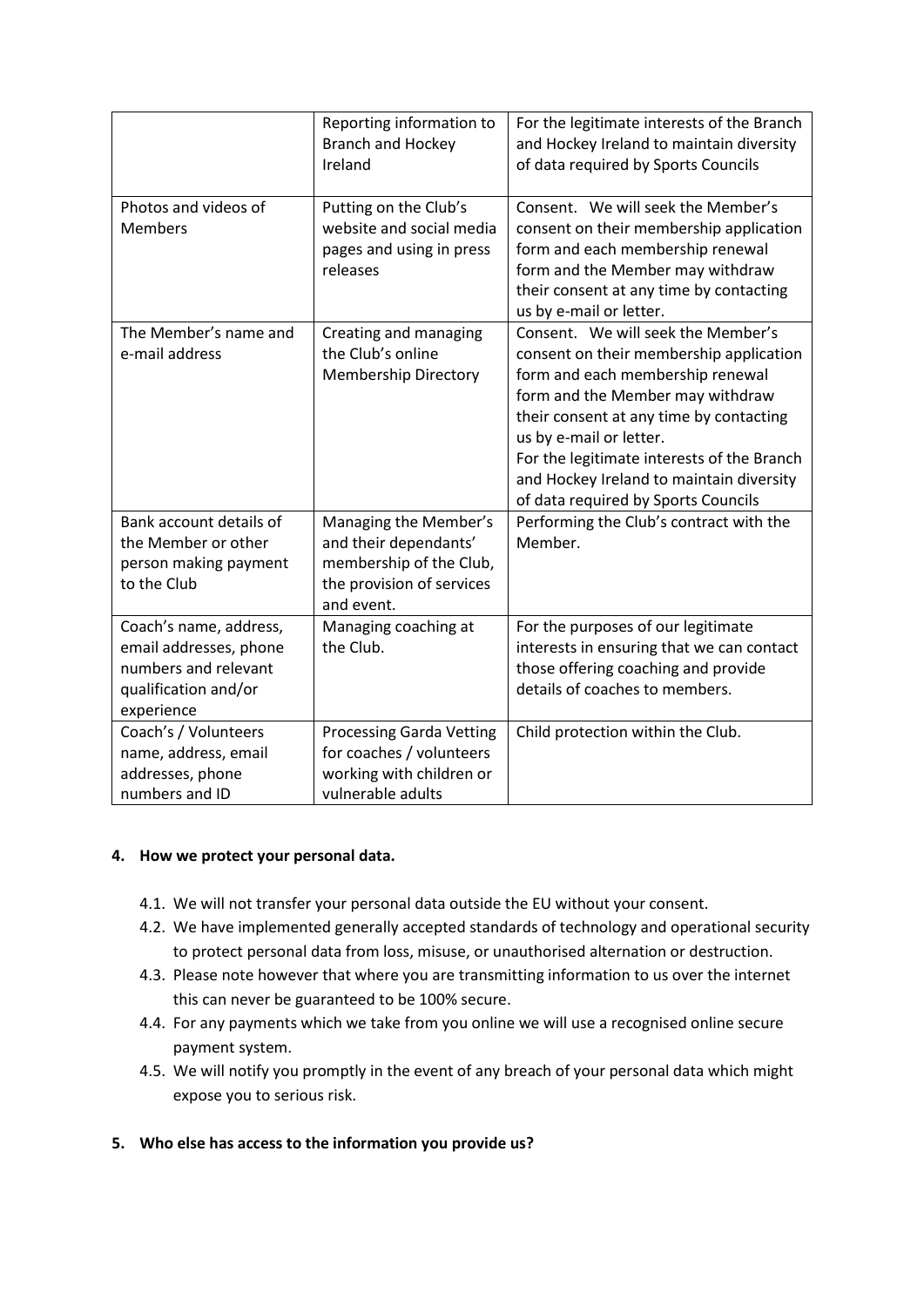- 5.1. We will never sell your personal data. We will not share your personal data with any third parties without your prior consent (which you are free to withhold) except where required to do so by law or as set out in the table above or paragraph 5.2 below.
- 5.2. We may pass your personal data to third parties who are service providers, agents and subcontractors to us for the purposes of completing tasks and providing services to you on our behalf (e.g. to print newsletters and send you mailings). However, we disclose only the personal data that is necessary for the third party to deliver the service and we have a contract in place that requires them to keep your information secure and not to use it for their own purposes.

### **6. How long do we keep your information?**

- 6.1. We will hold your personal data on our systems for as long as you are a member of the Club and for as long afterwards as it is in the Clubs' legitimate interest to do so or for as long as is necessary to comply with our legal obligations. We will review your personal data every year to establish whether we are still entitled to process it. If we decide that we are not entitled to do so, we will stop processing your personal data except that we will retain your personal data in an archived form to able to comply with future legal obligations, e.g. compliance with tax requirements and exemptions, and the establishment exercise or defence of legal claims.
- 6.2. We securely destroy all financial information once we have use4d it and no longer need it.

## **7. Your rights**

7.1 You have rights under the GDPR:

- (1) To access your personal data
- (2) To be provided with information about how your personal data is processed
- (3) To have your personal data corrected
- (4) To have your personal data erased in certain circumstances
- (5) To object to or restrict how your personal data is processed
- (6) To have your personal data transferred to yourself or to another business in certain circumstances.
- 7.2 You have the right to take any complaints about how we process your personal data to the Data Protection Commissioner.

### [info@dataprotection.ie](mailto:info@dataprotection.ie)

| Data Protection Commissioner |                      |
|------------------------------|----------------------|
| Canal House                  |                      |
| <b>Station Road</b>          |                      |
| Portarlington                |                      |
| <b>Telephone</b>             | +353 57 8684800      |
|                              | +353 (0) 761 104 800 |
| Lo Call Number               | 1890 252 231         |